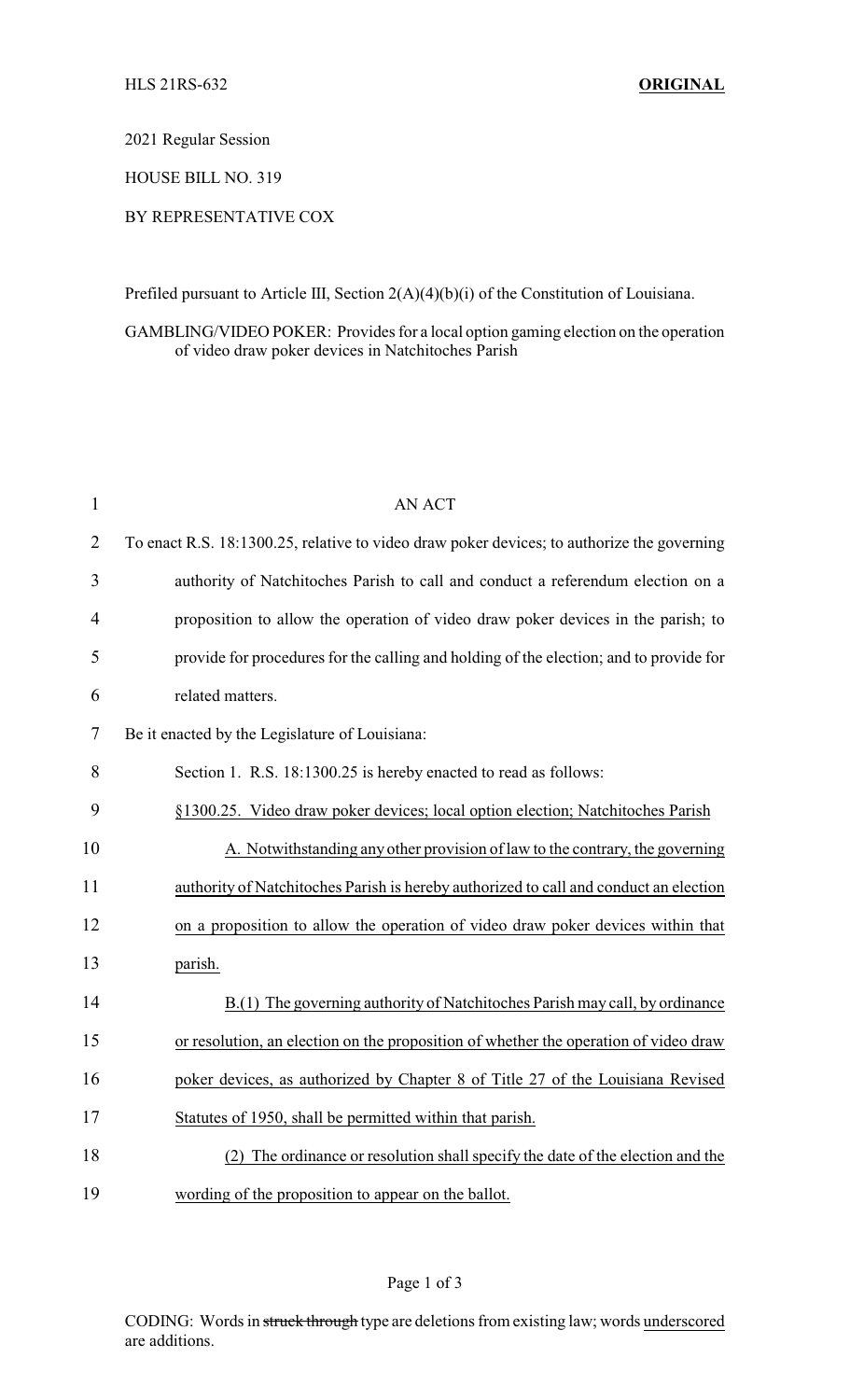| $\mathbf{1}$   | C.(1) An election called as provided by this Section may be held on any date          |
|----------------|---------------------------------------------------------------------------------------|
| $\overline{2}$ | as provided by R.S. 18:402(F), provided it falls more than forty-five days but not    |
| 3              | more than six months after the meeting at which the resolution or ordinance calling   |
| 4              | the election is adopted.                                                              |
| 5              | Except as provided in this Section, the election shall be held in<br>(2)              |
| 6              | accordance with the provisions of the Election Code governing proposition elections.  |
| 7              | Any elector who was qualified to vote in the election may demand a recount of the     |
| 8              | ballots or contest the election in the manner and within the time provided by law for |
| 9              | recount or contest of elections under the Election Code.                              |
| 10             | D.(1) If a majority of the electors voting in the election authorized pursuant        |
| 11             | to the provisions of this Section vote to permit the operation of video draw poker    |
| 12             | devices, then video draw poker devices may be operated in Natchitoches Parish as      |
| 13             | provided by law.                                                                      |
| 14             | (2) If a majority of the electors voting in an election authorized pursuant to        |
| 15             | the provisions of this Section vote not to permit the operation of video draw poker   |
| 16             | devices in Natchitoches Parish, then no license shall be issued to conduct the        |
| 17             | operation of video draw poker devices in Natchitoches Parish, and the operation of    |
| 18             | video draw poker shall be prohibited in that parish.                                  |
| 19             | E. The governing authority of Natchitoches Parish shall promptly notify the           |
| 20             | Louisiana Gaming Control Board of the results of the election.                        |
| 21             | F. The cost of the election provided for by this Section shall be borne by the        |
| 22             | governing authority of Natchitoches Parish.                                           |
| 23             | G. The election authorized pursuant to this Section shall take place only             |
| 24             | once.                                                                                 |